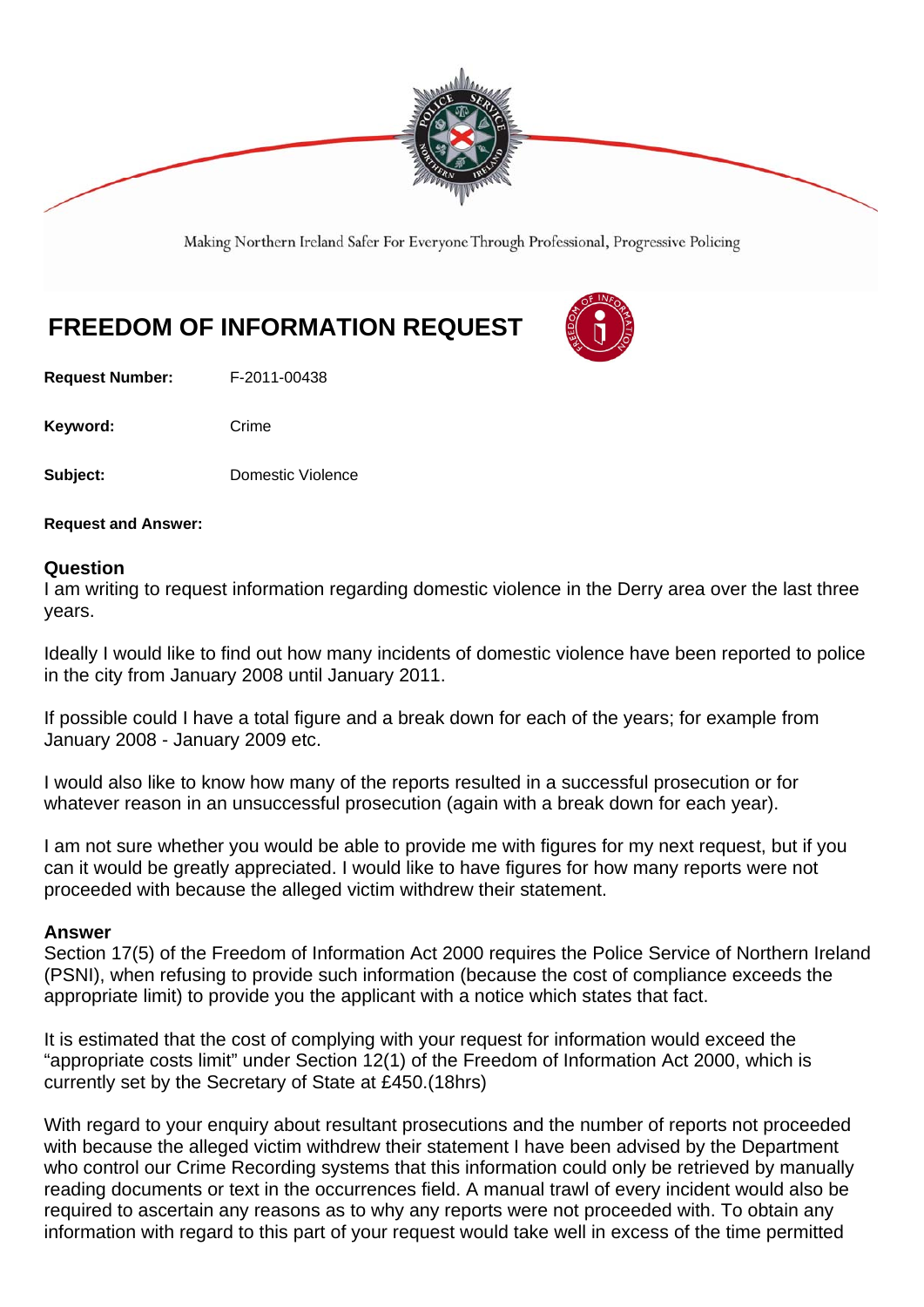under legislation which is set at 18 hours.

In accordance with the Freedom of Information Act 2000, this letter should be considered as a Refusal Notice, and the request has therefore been closed.

You may wish to submit a refined request in order that the cost of complying with your request may be facilitated within the 'appropriate limit'. In compliance with Section 16 of the Act, I have considered how your request may be refined to bring it under the appropriate limit however the nature and structure of the information unfortunately makes this impossible.

Submission of a refined request would be treated as a new request, and considered in accordance with the Freedom of Information Act 2000, including consideration of relevant Part II exemptions.

Although excess cost removes the PSNI's obligations under the Freedom of Information Act, I have provided below the information which was retrieved before it was realised that the fees limit would be exceeded. I trust this is helpful but it does not affect our legal right to rely on the fees regulations for the remainder of your request.

The table below provided by the PSNI Central Statistics Branch shows Incidents, Recorded Crimes, Crimes Detected and Detection Rates with a Domestic Abuse Motivation<sup>1</sup> in the Foyle Policing Area<sup>2</sup> 2008, 2009 and 2010.

| <b>Foyle Policing Area</b>   | <b>Jan-Dec 2008</b> | <b>Jan-Dec 2009</b> | <b>Jan-Dec 2010</b> |
|------------------------------|---------------------|---------------------|---------------------|
| Incidents <sup>3</sup>       | 2.000               | 2.377               | 2.254               |
| Recorded Crimes <sup>4</sup> | 818                 | 837                 | 959                 |
| <b>Crimes Detected</b>       | 252                 | 351                 | 443                 |
| Detection Rate               | 30.8%               | 41.9%               | 46.2%               |

**Source: Central Statistics Unit, PSNI**

Please note: figures from 1<sup>st</sup> April 2010 are provisional and will be subject to change

<sup>1</sup>Domestic abuse motivation definition: Any incident of threatening behaviour, violence, or abuse (psychological, physical, verbal, sexual, financial or emotional) by one family member against another or adults who are or have been intimate partners, regardless of gender, and whether a crime has occurred or not, will be recorded as domestic abuse.

 $2$  Foyle Policing Area covers the same geographic area as Derry Local Government District.

 $3$ Domestic abuse motivated incidents cover all such occurrences, whether a crime has been committed or not. When using incident figures in conjunction with crime figures please note that domestic abuse motivated crimes are included in the incident figures, and that more than one crime may be recorded in a single incident.

## 4 Recorded Crimes

 Recorded crimes (sometimes referred to as notifiable offences) are those which are deemed to be indictable or triable-either-way.

 A crime will be recorded as domestic abuse where it meets the definition provided above. Not all domestic abuse incidents will result in the recording of a crime.

 Domestic abuse crimes are classified according to the Home Office Counting Rules and form a subset of the overall recorded crime figures.

Data Quality: The PSNI's statistics on incidents and crimes with a domestic abuse motivation are derived from a motivation 'tick box' contained in the Occurrence Management Form which has to be